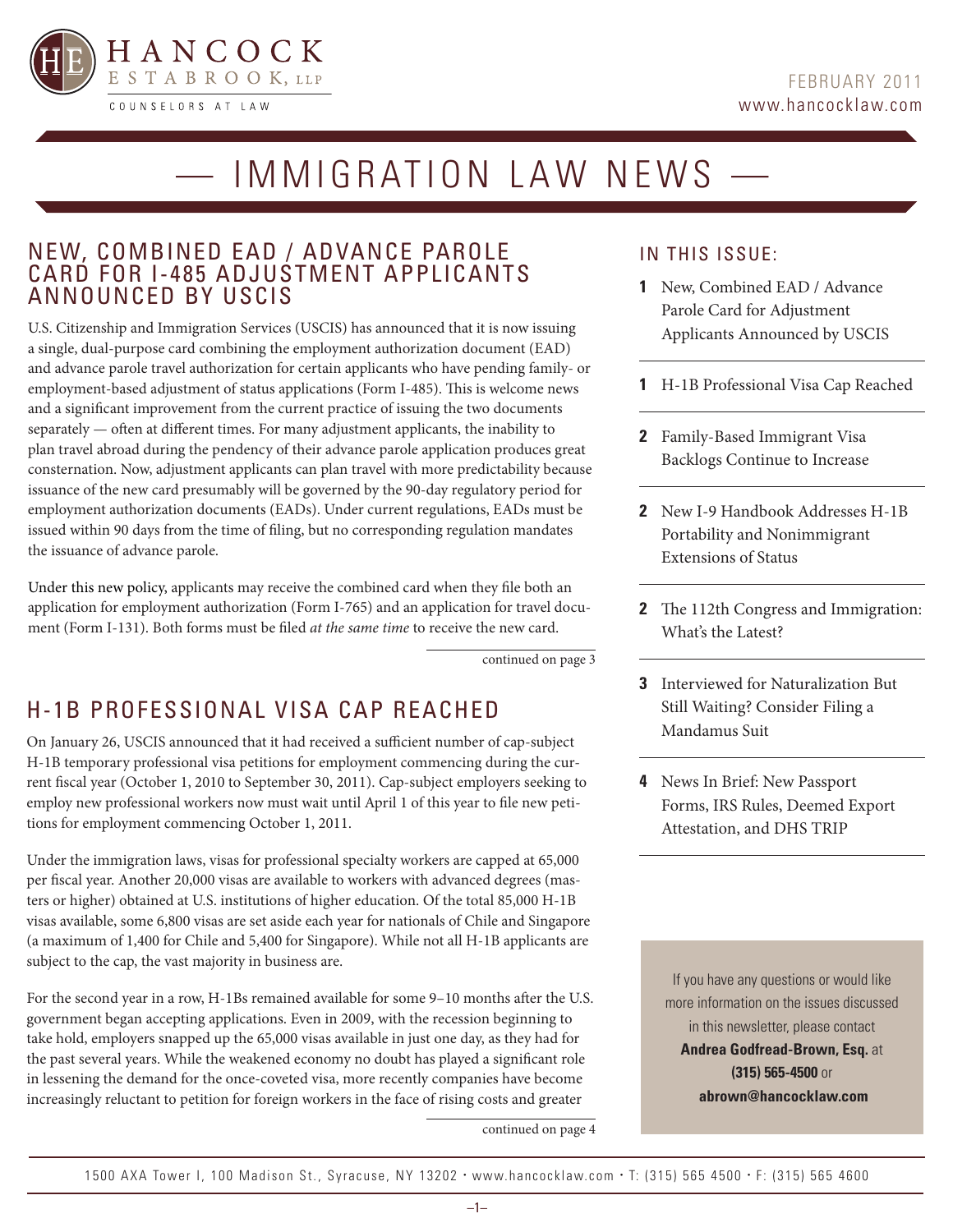



# NEW I-9 HANDBOOK ADDRESSES H-1B PORTABILITY AND NONIMMIGRANT EXTENSIONS OF STATUS

**USCIS recently issued new guidance for employers on the process of completing Form I-9, or employment eligibility verification, by issuing an updated version of** *The Handbook for Employers.* Some of the most important changes address the issue of "portability," or transferring an H-1B employee to another employer, and pending extension of status petitions. The *Handbook* now provides that an employee in valid H-1B status who ports to a new employer can begin to work with the new employer *upon filing* an H-1B petition with USCIS. Previously, the H-1B employee would have to wait to receive an I-797 receipt notice prior to beginning work with the new employer, which could take weeks or even months to arrive. With respect to extensions, the *Handbook* provides that an employee with a timely filed extension of status petition — in other words, a petition filed before the employee's work authorization expires — is eligible for continued work authorization for up to 240 days beyond the expiration date of that authorization, as long as the extension remains pending. The *Handbook* provides a detailed explanation on how to complete the Form I-9 and the documentation to be attached for individuals in H, E, L, O, and P status.

Employers are encouraged to consult the new *Handbook* when reviewing their company's I-9 compliance procedures. All e*mployers* must complete Form I-9 for every worker hired after November 6, 1986, and those with multiple foreign-national employees are encouraged to establish formal I-9 audit and compliance plans. A link to download the *Handbook* can be found at *www.uscis.gov/i-9*.

# THE 112TH CONGRESS AND IMMIGRATION: WHAT'S THE LATEST?

The 112th Congress ushered in a sea change in the composition and balance of power in Washington and with a clear message that immigration enforcement will be the centerpiece of any and all Republican efforts to deal with immigration. The session began with a bang when the Republican House leadership named Elton Gallegly (R-CA) — rather than Steve King  $(R<sub>-</sub>IA)$  — to chair the House immigration subcommittee. King had been the ranking Republican on the subcommittee last session, and it was viewed as a "snub" that he did not get the nod for this chairmanship. Rep. Gallegly consistently has been one of the fiercest immigration hawks in Congress for over 20 years.

As chair of the immigration subcommittee, Rep. Gallegly hasn't wasted any time getting to the business of his committee. Numerous hearings have been scheduled and reports have been commissioned focusing on enforcement — at the border, in the workplace, and in the courts. Most recently, at a February 10 hearing, Chairman Gallegly said he plans to introduce a bill to mandate the use of E-Verify for all businesses within the next month. E-Verify is a database system through which employers can check the work authorization of their employees. The database system, however, is not without flaws.

While President Obama has openly spoken in favor of comprehensive immigration reform, the actions of his Administration thus far appear to more closely resemble the Republican's

### FAMILY-BASED IMMIGRANT VISA BACKLOGS CONTINUE TO INCREASE

Close family members of green card holders and U.S. citizens, who already are used to the long queue for their visas, will now have to wait even longer. The March 2011 *Visa Bulletin*, the official Department of State publication establishing visa availability and cut-off dates, reports that heavy demand for visa numbers has required categories to continue to retrogress. The Family F2A category (spouses and children of lawful permanent residents) has been particularly impacted, with a cut-off date of January 1, 2007, for all countries except Mexico (where the cut-off date is January 1, 2006). Compare these dates to the cut-off in December 2010, when the F2A category was at August 1, 2010, for all countries expect Mexico.

On the employment-based side, no significant changes are reported in the March *Visa Bulletin,* with numbers slowly inching forward for most categories. Still, professional visas remain seriously backlogged — more than five to eight years — and master-level visas remain backlogged for more than five years for foreign nationals from India and China.

Only Congress has the authority to reduce these long, long waits through ameliorative legislation. How long can America expect these highly skilled professionals to wait? How long can close family members be separated?

continued on page 3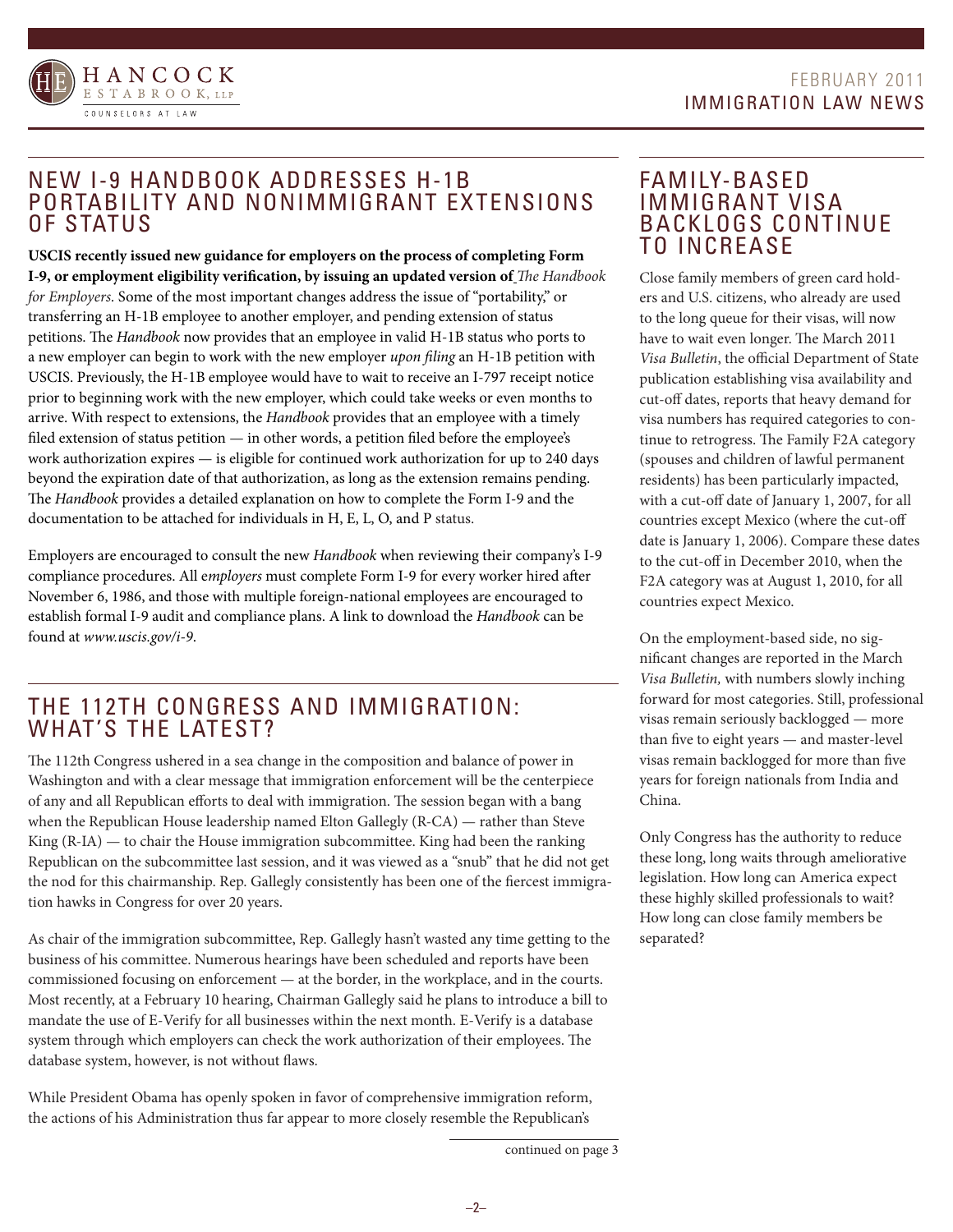

# THE 112TH CONGRESS AND IMMIGRATION

### *continued from page 2*

enforcement-first strategy. The Administration deported a record number of individuals in 2010 — nearly 400,000, which eclipsed the previous record set by President Obama in 2009 and the Bush Administration before him. Yet, at the same time, President Obama continues to talk publicly of his support for the DREAM Act as well as for a broader comprehensive immigration reform package. The DREAM Act enjoyed wide support in the previous Congress, but ultimately failed to pass in the waning days of December's lame-duck session. In his State of the Union address, President Obama again reiterated his call to allow young people who were brought to the United States as undocumented minors to earn their citizenship through attending college or enlisting in the military. Above all else, the President appears to view immigration as an economic imperative and one of the mechanisms that can help bring the country out of the current economic situation.

Meanwhile, the lack of federal action leaves a vacuum that many state legislatures are attempting to fill. One of the trends with new legislatures across the country has been legislation that would make participation in the federal E-Verify program mandatory on the state level. Three states — Arizona, South Carolina, and Mississippi — recently passed such laws and at least 15 others have similar bills at various stages in the legislative process. Further, a number of hardline state legislators across the country have introduced bills attempting to curtail or eliminate birthright citizenship through state action. While most experts agree that attempts to restrict birthright citizenship will be unsuccessful without an amendment to the U.S. Constitution, such efforts are worth keeping an eye on, if only to gauge the immigration temperature at the state level.

# INTERVIEWED FOR NATURALIZATION BUT STILL WAITING? CONSIDER FILING A MANDAMUS SUIT

Many applications for naturalization remain undecided by USCIS even after the applicant has been interviewed. This may happen because USCIS cannot obtain the needed FBI name check or simply because of administrative inefficiencies.

However, a special provision of the immigration laws permits many such applicants to file a "mandamus" action in federal district court to compel USCIS to act. The case must be pending for at least 120 days after the interview before an action can be filed.

Filing a naturalization mandamus action is relatively easy, inexpensive, and achieves results — it gets the case decided. That's because U.S. Attorneys don't like them and judges don't like them. U.S. Attorneys don't like to appear before a judge on a matter than should have been decided administratively; judges consider them a waste of value judicial resources.

Typically, upon service of the law suit, the U.S. Attorney contacts the local USCIS attorney in charge of naturalization applications and requests that the case be adjudicated. The USCIS counsel directs an adjudicator to review the case and make a decision. Mandamus actions usually result in the case being decided in two to six months. While mandamus does not guarantee a favorable decision on the naturalization application, it does compel that a decision be made.

If you've had your naturalization interview and more than 120 days have passed without a decision, contact our firm to discuss how a mandamus action can help you.

# NEW, COMBINED EAD / ADVANCE PAROLE CARD

### *continued from page 1*

For those who already have an EAD and a separate travel document with a different expiration date, USCIS advises, applicants may receive the new card only if both documents have less than 120 days of validity left or if the EAD has less than 120 days of validity left and the advance parole document is for a single entry only. Those wishing to apply for the new card are advised to wait until they are within 120 days of the expiration of their current work authorization card. The validity period for the combined card will begin on the date both applications are adjudicated. The fee for the card, if applied for separately from the adjustment application, is \$740. Not all applicants are eligible for the combined card, and USCIS advises that it will continue to issue separate EADs and advance parole documents as warranted.

As with the current advance parole document, obtaining a combined advance parole and employment authorization card allows an adjustment applicant to travel abroad and return to the United States without abandoning his or her pending adjustment application. Upon returning to the United States, the individual must present the card to request parole through the port-of-entry. The decision to parole the individual is made at the port-of-entry.

The new card will look similar to the current EAD but will include text, "Serves as I-512 Advance Parole." The card is obviously more secure and more durable than the paper advance parole document currently in use.